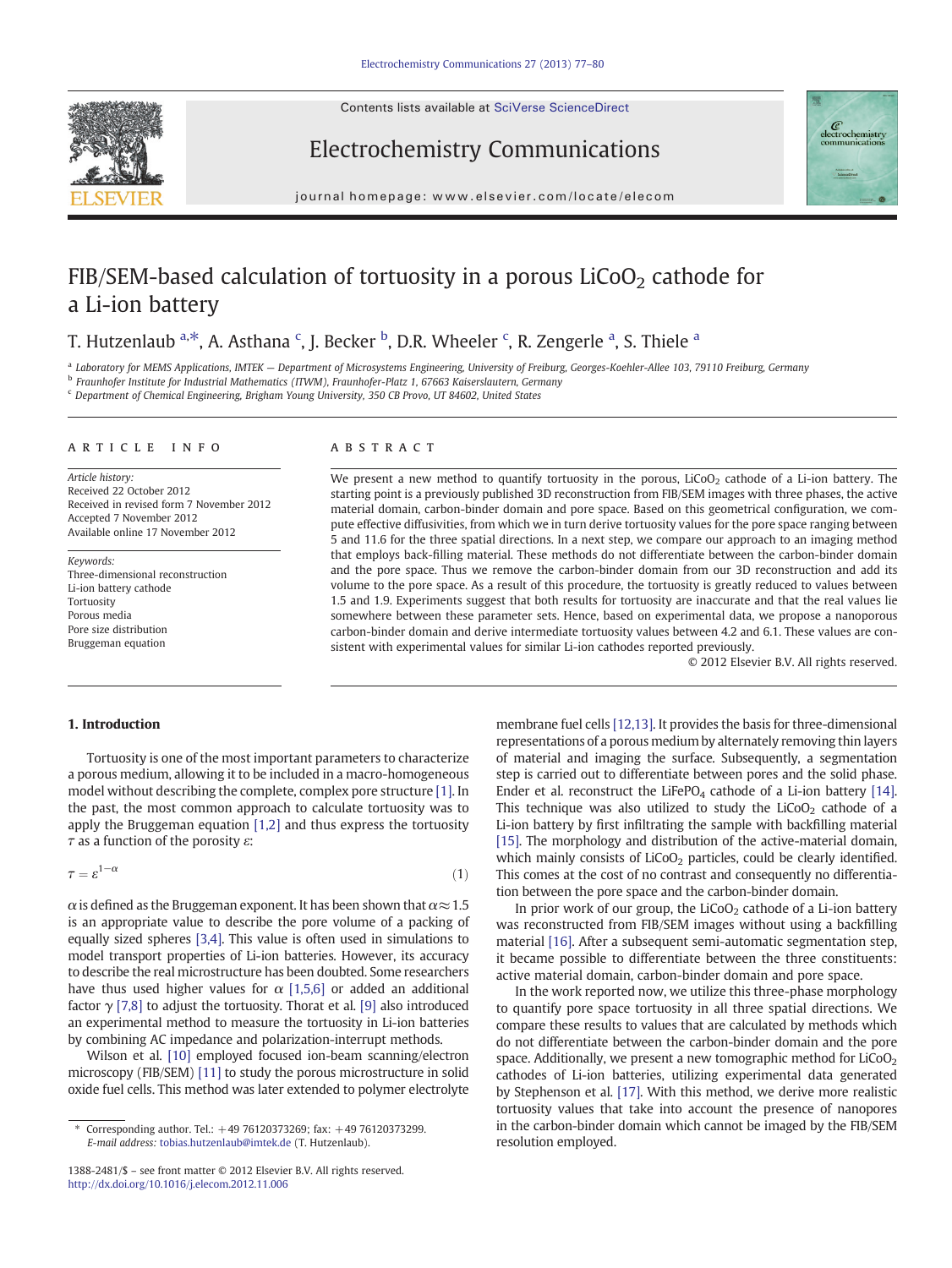### <span id="page-1-0"></span>2. Image processing

The starting point for the calculations in this work is the threedimensional reconstruction of a LiCoO<sub>2</sub> cathode for a Li-ion battery that was first published in [\[16\]](#page-3-0). This reconstruction is represented as a stack of 200 images, where pore space, active material and the carbon-binder domain are depicted by three different gray-scale values (Fig. 1a). The intermediate gray value represents distinct and relatively homogeneous domains that contain a combination of carbon, binder, and nanoscale pores, as has previously been observed for other porous Li-ion electrodes [\[17\]](#page-3-0). Each image consists of pixels with a resolution of 35 nm $\times$ 35 nm (x and y directions; the y direction is the throughplane direction, perpendicular to the electrode surface). The average distance between images is 62 nm (z direction). The total reconstruction measures 20.02  $\mu$ m × 18.13  $\mu$ m × 12.4  $\mu$ m, which is equivalent to  $572 \times 518 \times 200$  anisotropic voxels. The resolution chosen was a trade-off between the size of  $LiCoO<sub>2</sub>$  particles which could be resolved and acquisition time.

Most of the calculations were performed with GeoDict [\[18\],](#page-3-0) which made it necessary to resample the given geometrical structure to create isotropic voxels. This was achieved by employing the majority wins algorithm with the software ScanIP [\[19\]](#page-3-0) to create a geometrical representation consisting of  $646 \times 585 \times 400$  isotropic voxels. The new edge length of one voxel is 31 nm. This 3D representation is referred to as "Model A" in the following text.

Finally, the carbon-binder domain was removed by adding all its voxels to the pore space by applying an appropriate threshold. This created a second geometrical representation, allowing comparison to methods which do not differentiate between the carbon-binder domain and the pore space (Fig. 1b). This 3D representation is referred to as "Model B".

#### 3. Methods and results

#### 3.1. Pore size distribution

In a first step, we compare the pore size distributions of Model A and Model B. The pore size distribution is calculated by using a method first described by Delerue et al. [\[20\]](#page-3-0) with GeoDict[\[18\]](#page-3-0) (Fig. 2a). The pore size distribution of Model A peaks in the lowest pore diameter interval investigated. As one would expect a more even distribution in the real microstructure, this indicates that there is a considerable number of pores that are too small to be imaged with the FIB/SEM resolution employed. The pore size distribution of Model B peaks at approximately 1 μm, which is well within the range of pore sizes investigated. This is an indication that the method is well suited to image the active material phase. When the two distributions are compared, it is evident that



Fig. 1. a) A segmented image of the 3D representation used in this work. The three phases can be distinguished according to their gray-scale value (active material  $domain = dark gray$ , carbon-binder domain  $=$  light gray, and pore space  $=$  black). b) The same image with the carbon-binder domain replaced by additional pore space.



Fig. 2. a) Pore size distribution of the pore space in the original 3D reconstruction consisting of three phases and pore size distribution of the 3D reconstruction consisting of two phases, where the carbon-binder domain is replaced by additional pore space. b) Comparison of tortuosity values in all three spatial directions. Replacing the carbon-binder domain by additional pore space greatly reduces the tortuosity values and makes the results much more homogeneous (Model B). Differentiating between the non-porous carbon-binder domain and the pore space leads to the largest and most inhomogeneous tortuosity values (Model A). Based on experimental data, we propose a porous carbon-binder domain with a porosity of 65% which leads to intermediate, only slightly inhomogeneous tortuosity values (Model C). Connecting lines between data points are added as a guide to the eye.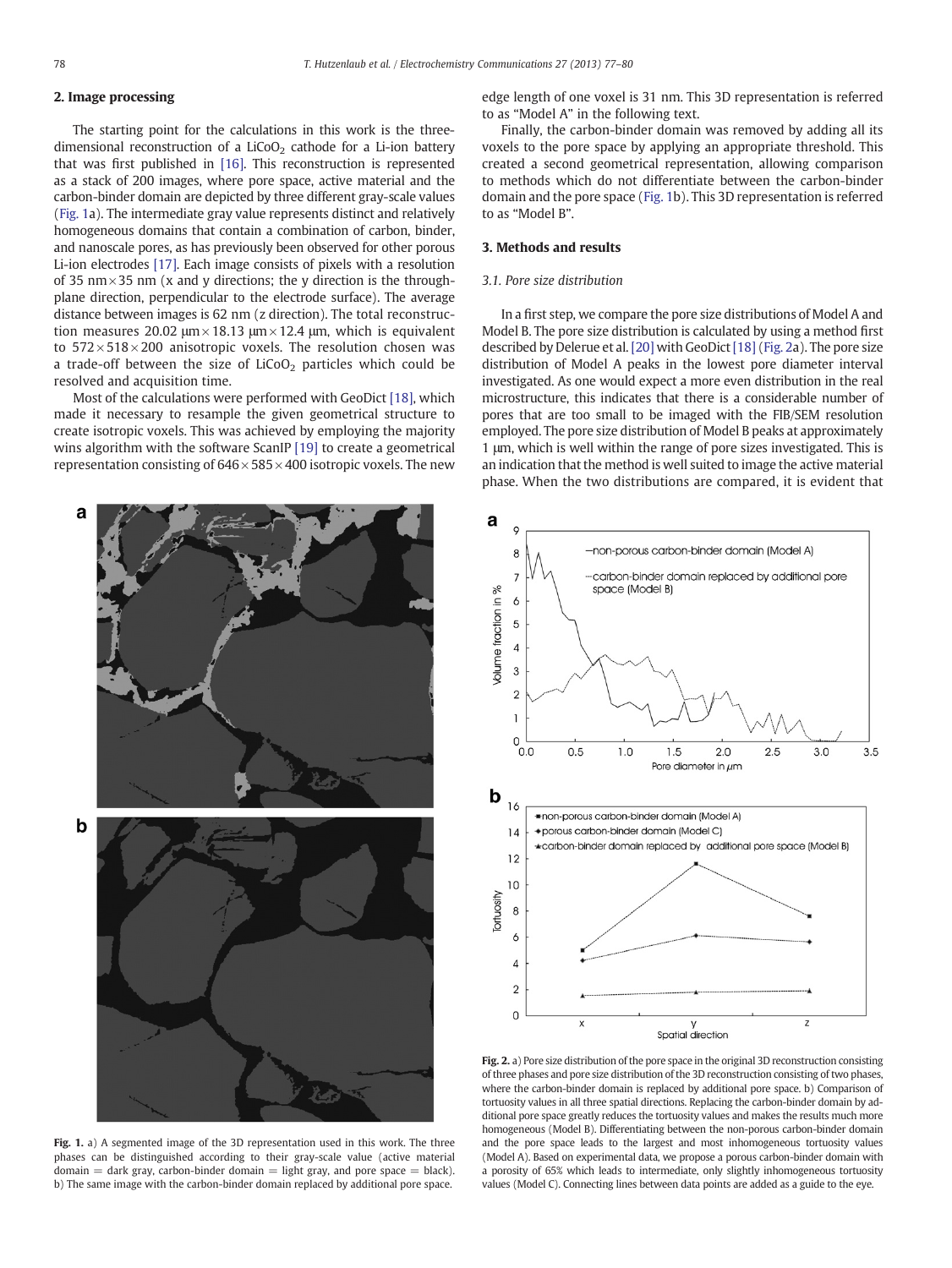<span id="page-2-0"></span>the pores which are too small to be resolved must be situated in the carbon-binder domain. This conclusion is supported by the fact that nanosized carbon particles mixed with binder typically contain pores which are much smaller than the resolution employed in this investigation [\[21\]](#page-3-0).

#### 3.2. Volume distribution

The volume distribution of pore space, active material domain and carbon-binder domain of Models A and B is determined by counting the number of voxels representing each phase and then dividing this value by the total number of voxels in the 3D representation. GeoDict [\[18\]](#page-3-0) is used as the calculation tool (Table 1).

#### 3.3. Tortuosity

The tortuosity  $\tau$  is described by:

$$
\tau_{\kappa} = \frac{D^0 \varepsilon}{D_{\kappa}^{\text{eff}}} \kappa = x, y, z \tag{2}
$$

with  $D<sup>0</sup>$  defined as the intrinsic diffusivity of a substance in a gas, liquid or solid e.g. the diffusivity of Li ions in electrolyte. This intrinsic diffusivity is reduced to a so-called effective diffusivity  $D_\kappa^{eff}$  in a tortuous porous structure. The tortuosity of the porous medium is calculated as described by Becker et al. [\[22\]](#page-3-0) with GeoDict [\[18\]](#page-3-0) by first solving Laplace's equation numerically with the Li ion concentration c separately for each spatial direction:

$$
-\Delta c_{\kappa} = 0 \quad \kappa = x, y, z. \tag{3}
$$

In each case the result is a diffusion flux from which we derive  $D_\kappa^{e\bar{g}}$ with Fick's law. With Eq. (2) we finally determine  $\tau_{\kappa}$ . For Model A, we calculate tortuosity values between 5 and 11.6 depending on the spatial direction ([Fig. 2](#page-1-0)b, Table 1). Adding the carbon-binder domain to the pore space (Model B) yields strongly reduced and more homogeneous tortuosity values between 1.5 and 1.9 [\(Fig. 2](#page-1-0)b, Table 1). It is noteworthy that these values for Model B best fit the well-known Bruggeman coefficient of 1.5 when inserted into Eq. [\(1\).](#page-0-0)

#### 3.4. Modeling a nanoporous carbon-binder domain

Pore size distributions as determined by this work suggest that a significant number of pores in the carbon-binder domain cannot be resolved in FIB/SEM images. This conclusion is additionally supported by experimental data generated by Stephenson et al. [\[17\]](#page-3-0), which is based on volume conservation. To account for this, we create a new Model C. We do this by adding the following experimentally derived values taken directly from Stephenson et al. [\[17\]](#page-3-0) to the carbon-binder domain of Model A: i) 65% porosity and ii) Li-ion diffusivity or conductivity of 5% compared to the pore space filled with electrolyte. Accordingly,

#### Table 1

Volume distribution of the three phases (active material domain, carbon-binder domain, and pore space domain) and tortuosity values calculated here. The three Models A, B and C differ in the definition of the carbon-binder domain. In Model A, the carbon-binder domain is regarded as a solid constituent. In Model B, it is removed and its volume is added to the pore space domain. In Model C, the carbon-binder domain is considered as porous material, dividing it into carbon-binder solids and a nanoporous space that is included to determine the total porosity.

|              |                             |      | Model A | Model B | Model C |
|--------------|-----------------------------|------|---------|---------|---------|
| Volume       | Porosity                    | %    | 13.1    | 30.2    | 24.2    |
| distribution | Carbon-binder domain        | $\%$ | 171     | 0.0     | 6.0     |
|              | Active material domain      | $\%$ | 69.8    | 69.8    | 69.8    |
| Tortuosity   | x direction                 |      | 5.0     | 1.5     | 4.2     |
|              | y direction (through-plane) |      | 11.6    | 1.8     | 6.1     |
|              | z direction                 |      | 76      | 1 Q     | 57      |

the tortuosity calculation is performed with GeoDict [\[18\]](#page-3-0) by assigning diffusivities of  $D^0$  (pore space) and 0.05  $D^0$  (carbon-binder domain) and solving for  $D_{\kappa}^{eff}$ . With Eq. (2) and the new total porosity of 24.2%, we calculate intermediate tortuosity values between 4.2 and 6.1 for the three spatial directions [\(Fig. 2](#page-1-0)b, Table 1). The calculated tortuosity values for Model C are now consistent with experimental values for similar (but not identical) Li-ion cathodes obtained previously [\[17\]](#page-3-0).

#### 4. Conclusion

We calculated tortuosity values for three different variants of the same 3D representation of a  $LiCoO<sub>2</sub>$  cathode for a Li-ion battery which was reconstructed from FIB/SEM images [\[16\].](#page-3-0) The three variants of the same 3D geometrical configuration differ in the model applied for the carbon-binder domain. On the one hand, replacing the carbon-binder domain by pore space (Model B) best emulates the situation when the morphology is reconstructed from imaging methods that rely on backfilling material and do not differentiate between the carbon-binder domain and the pore space. Only the distribution and morphology of the active material domain can be identified correctly in these approaches. Though the tortuosity results agree very well with the established Bruggeman coefficient of  $\alpha \approx 1.5$ , this geometrical variant is least similar to the real morphology of the cathode as it totally neglects the carbon-binder domain and displays a much higher porosity.

On the other hand, the geometrical variant which includes only those pores that can be resolved by FIB/SEM (Model A) leads to very high tortuosity values.

In order to gain a realistic picture of ion transport pathways, pores in the carbon-binder domain which are smaller than the resolution limit should be taken into account. Supported by experimental data, we suggest a nanoporous carbon-binder domain which leads to intermediate tortuosity values between 4.2 and 6.1. We recommend these values as being the most realistic for macro-homogeneous models. Tortuosity values corresponding to Models A and B can be considered to be legitimate upper and lower bounds to the true average tortuosity of this porous electrode.

#### List of symbols

- c concentration (mol  $m^{-3}$ )
- $D_{\kappa}^{eff}$ <br> $D^0$  $\epsilon_{\kappa}^{\rm eff}$  effective bulk diffusivity (m<sup>2</sup> s<sup>-1</sup>)
- $D^{0}$  free, substance-specific diffusivity (m<sup>2</sup> s<sup>-1</sup>)
- α Bruggeman coefficient
- γ Bruggeman factor
- ε porosity
- κ subscript defining spatial direction
- τ tortuosity

#### References

- [1] M. Doyle, J. Newman, A.S. Gozdz, C.N. Schmutz, J.M. Tarascon, Journal of the Electrochemical Society 143 (1996) 1890.
- [2] D.A.G. Bruggeman, Annalen der Physik 416 (1935) 665.
- [3] R.B. MacMullin, G.A. Muccini, AICHE Journal 2 (1956) 393.<br>[4] R.E. De La Rue, C.W. Tobias, Journal of the Electrochemic
- R.E. De La Rue, C.W. Tobias, Journal of the Electrochemical Society 106 (1959) 827.
- [5] D. Djian, F. Alloin, S. Martinet, H. Lignier, J.Y. Sanchez, Journal of Power Sources 172 (2007) 416.
- [6] K.K. Patel, J.M. Paulsen, J. Desilvestro, Journal of Power Sources 122 (2003) 144.
- K.M. Abraham, Electrochimica Acta 38 (1993) 1233.
- [8] D.E. Stephenson, E.M. Hartman, J.N. Harb, D.R. Wheeler, Journal of the Electrochemical Society 154 (2007) A1146.
- [9] I.V. Thorat, D.E. Stephenson, N.A. Zacharias, K. Zaghib, J.N. Harb, D.R. Wheeler, Journal of Power Sources 188 (2009) 592.
- [10] J.R. Wilson, W. Kobsiriphat, R. Menzona, H.Y. Chen, J.M. Hiller, D.J. Miller, K. Thornton, P.W. Voorhees, S.B. Adler, S.A. Barnett, Natural Materials 5 (2006) 541.
- [11] L. Holzer, F. Indutnyi, P.H. Gasser, B. Munch, M. Wegmann, Journal of Microscopy 216 (2004) 84.
- [12] C. Ziegler, S. Thiele, R. Zengerle, Journal of Power Sources 196 (2011) 2094.